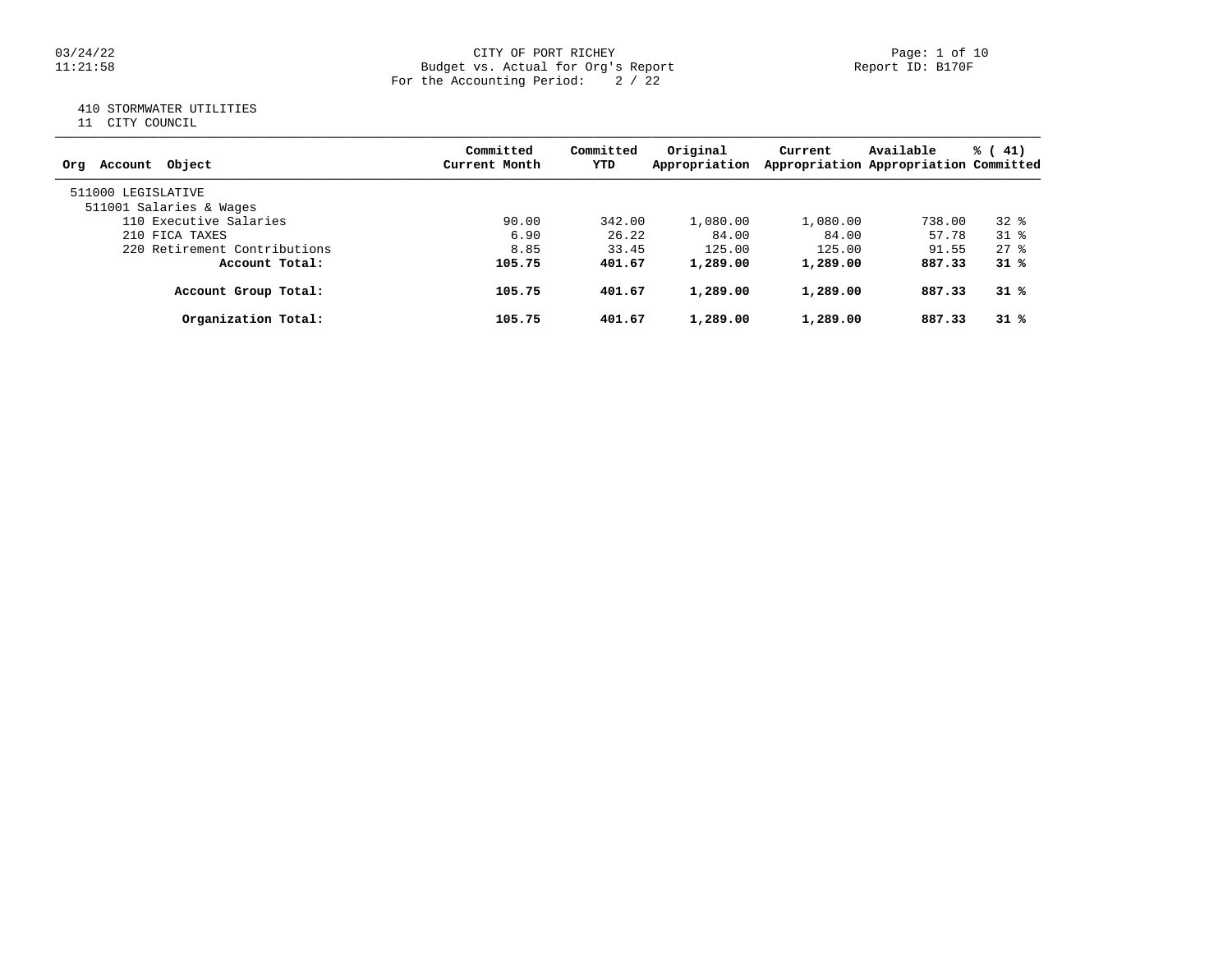#### 03/24/22 CITY OF PORT RICHEY Page: 2 of 10 11:21:58 Budget vs. Actual for Org's Report Report ID: B170F For the Accounting Period: 2 / 22

# 410 STORMWATER UTILITIES

12 ADMINISTRATIVE

| Object<br>Account<br>Org             | Committed<br>Current Month | Committed<br>YTD | Original<br>Appropriation | Current   | Available<br>Appropriation Appropriation Committed | % (41)          |
|--------------------------------------|----------------------------|------------------|---------------------------|-----------|----------------------------------------------------|-----------------|
|                                      |                            |                  |                           |           |                                                    |                 |
| 512000 EXECUTIVE                     |                            |                  |                           |           |                                                    |                 |
| 512001 Salaries & Wages              |                            |                  |                           |           |                                                    |                 |
| 120 Regular Salaries & Wages         | 1,463.00                   | 7,266.86         | 18,900.00                 | 18,900.00 | 11,633.14                                          | 38 %            |
| 140 Overtime                         | 13.50                      | 24.98            | 0.00                      | 0.00      | $-24.98$                                           | $***$ $%$       |
| 149 Vehicle Allowance - City Manager | 15.00                      | 60.00            | 0.00                      | 0.00      | $-60.00$                                           | $***$ 8         |
| 210 FICA TAXES                       | 104.58                     | 518.58           | 1,450.00                  | 1,450.00  | 931.42                                             | 36%             |
| 220 Retirement Contributions         | 158.50                     | 782.72           | 2,050.00                  | 2,050.00  | 1,267.28                                           | 38 %            |
| 230 Health Insurance - Employee      | 276.35                     | 812.23           | 2,060.00                  | 2,060.00  | 1,247.77                                           | 39 <sup>8</sup> |
| Account Total:                       | 2,030.93                   | 9,465.37         | 24,460.00                 | 24,460.00 | 14,994.63                                          | 39 %            |
| Account Group Total:                 | 2,030.93                   | 9,465.37         | 24,460.00                 | 24,460.00 | 14,994.63                                          | 39 %            |
| Organization Total:                  | 2,030.93                   | 9,465.37         | 24,460.00                 | 24,460.00 | 14,994.63                                          | 39%             |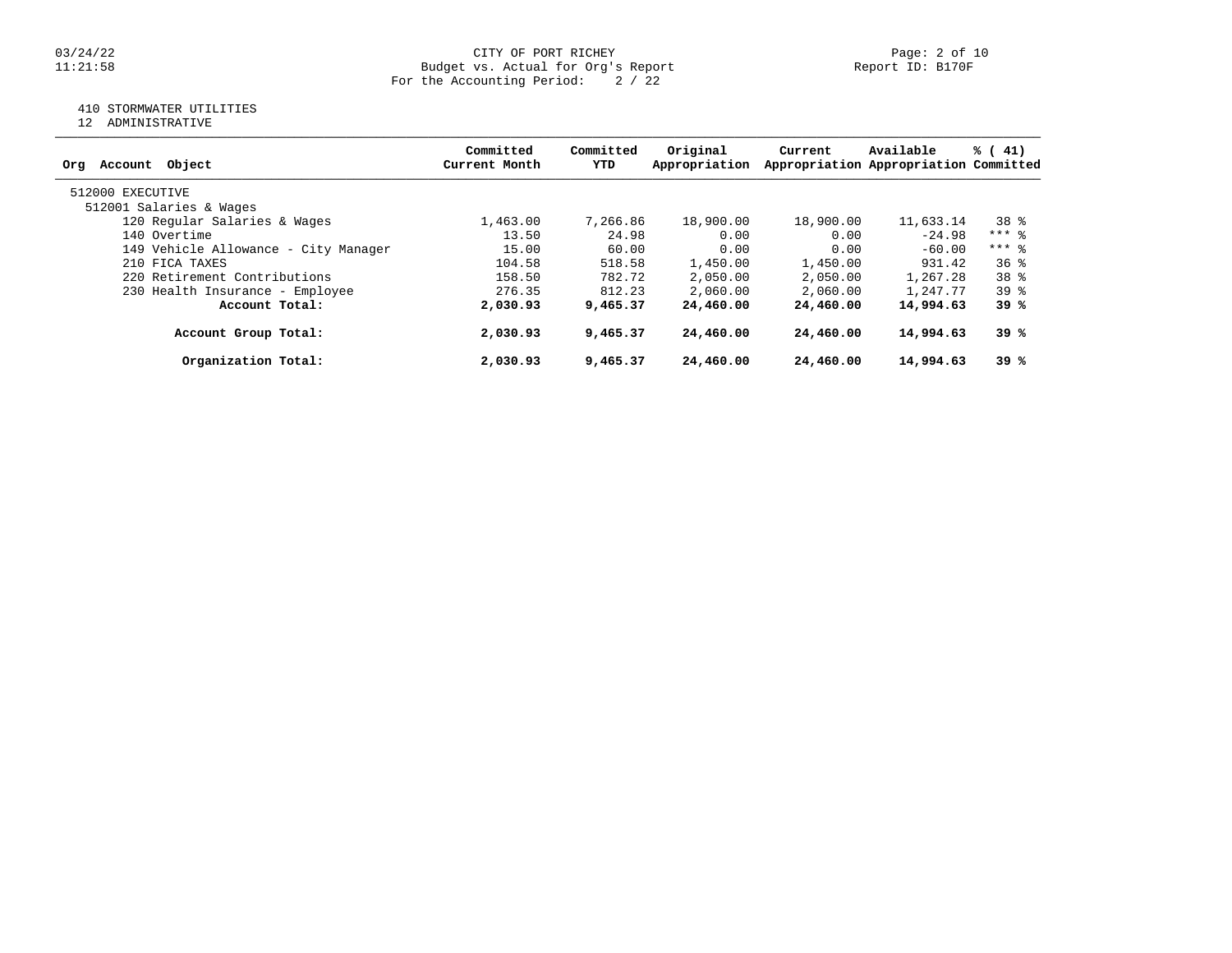### 03/24/22 CITY OF PORT RICHEY Page: 3 of 10 11:21:58 Budget vs. Actual for Org's Report Report ID: B170F For the Accounting Period: 2 / 22

# 410 STORMWATER UTILITIES

13 FINANCE

| Account Object<br>Ora             | Committed<br>Current Month | Committed<br>YTD | Original<br>Appropriation | Current  | Available<br>Appropriation Appropriation Committed | % (41)   |
|-----------------------------------|----------------------------|------------------|---------------------------|----------|----------------------------------------------------|----------|
| 513000 FINANCIAL & ADMINISTRATIVE |                            |                  |                           |          |                                                    |          |
| 513001 Salary & Wages             |                            |                  |                           |          |                                                    |          |
| 120 Regular Salaries & Wages      | 453.26                     | 2,282.53         | 5,780.00                  | 5,780.00 | 3,497.47                                           | $39*$    |
| 210 FICA TAXES                    | 34.33                      | 172.11           | 450.00                    | 450.00   | 277.89                                             | $38*$    |
| 220 Retirement Contributions      | 48.68                      | 245.34           | 630.00                    | 630.00   | 384.66                                             | $39*$    |
| 230 Health Insurance - Employee   | 82.57                      | 370.22           | 1,100.00                  | 1,100.00 | 729.78                                             | $34$ $%$ |
| Account Total:                    | 618.84                     | 3,070.20         | 7,960,00                  | 7,960,00 | 4,889.80                                           | 39 %     |
| Account Group Total:              | 618.84                     | 3,070.20         | 7,960,00                  | 7,960,00 | 4,889.80                                           | 39 %     |
| Organization Total:               | 618.84                     | 3,070.20         | 7,960,00                  | 7,960,00 | 4,889.80                                           | 39%      |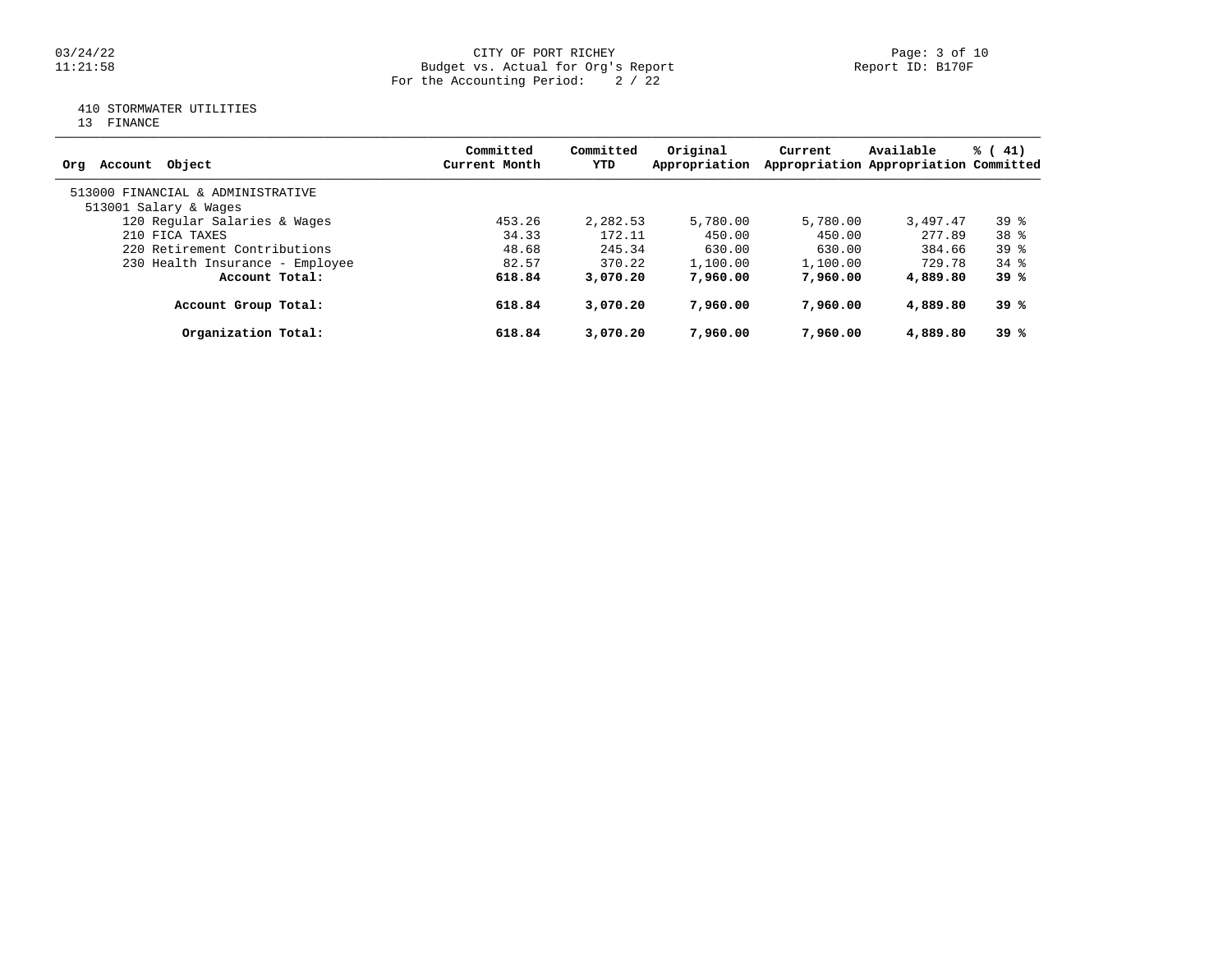### 03/24/22 CITY OF PORT RICHEY Page: 4 of 10 11:21:58 Budget vs. Actual for Org's Report Report ID: B170F For the Accounting Period: 2 / 22

## 410 STORMWATER UTILITIES 14 LEGAL

| Account Object<br>Orq         | Committed<br>Current Month | Committed<br>YTD | Original<br>Appropriation | Current  | Available<br>Appropriation Appropriation Committed | $\frac{1}{6}$ ( 41) |
|-------------------------------|----------------------------|------------------|---------------------------|----------|----------------------------------------------------|---------------------|
| 514000 LEGAL                  |                            |                  |                           |          |                                                    |                     |
| 514300 Operating Expenditures |                            |                  |                           |          |                                                    |                     |
| 319 City Attorney             | 0.00                       | 0.00             | 5,000.00                  | 5,000.00 | 5,000.00                                           | 0 %                 |
| Account Total:                | 0.00                       | 0.00             | 5,000.00                  | 5,000,00 | 5,000.00                                           | 0 %                 |
| Account Group Total:          | 0.00                       | 0.00             | 5,000.00                  | 5,000,00 | 5,000.00                                           | 0 %                 |
| Organization Total:           | 0.00                       | 0.00             | 5,000.00                  | 5,000,00 | 5,000.00                                           | 0 %                 |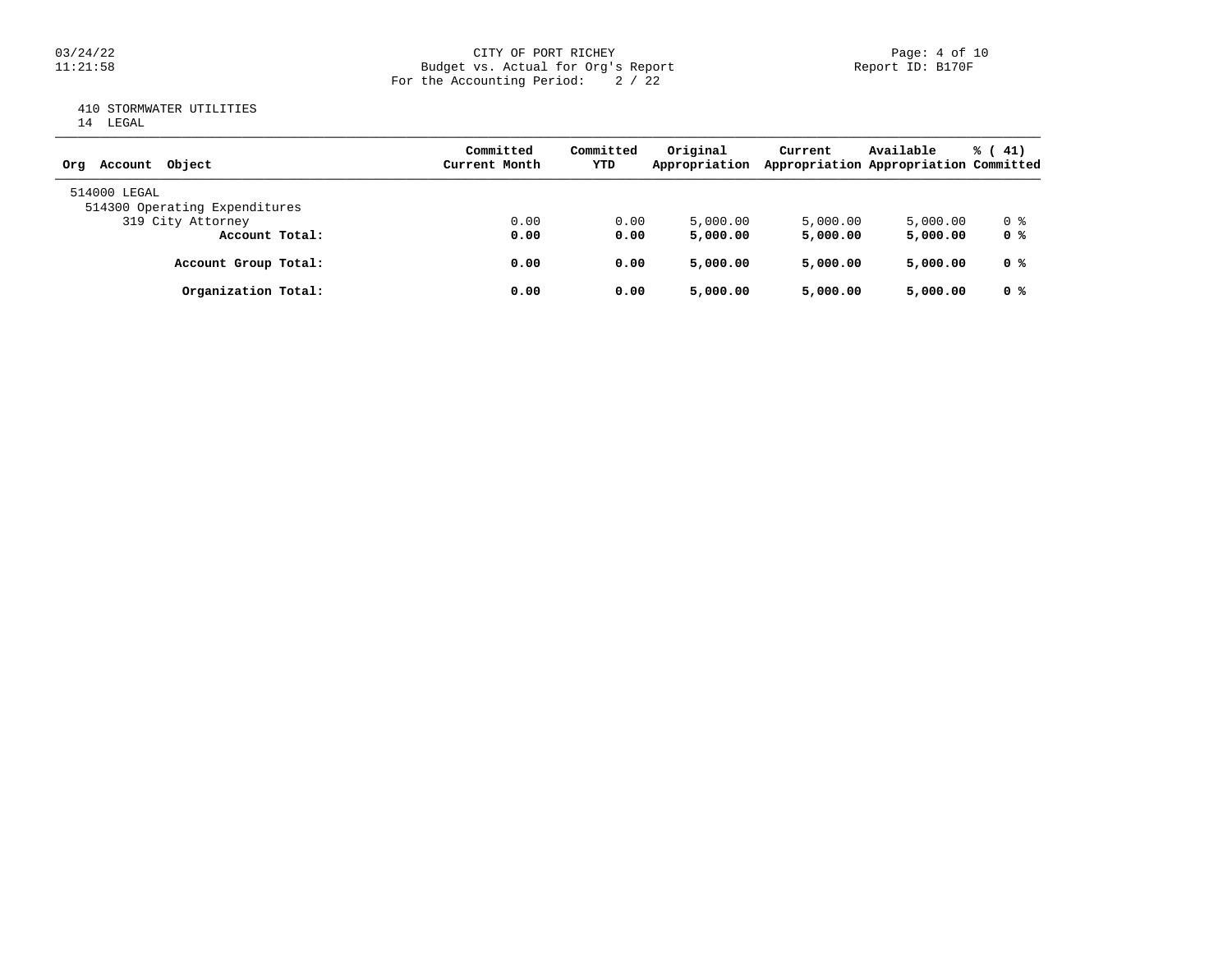#### 03/24/22 CITY OF PORT RICHEY Page: 5 of 10 11:21:58 Budget vs. Actual for Org's Report Report ID: B170F For the Accounting Period: 2 / 22

## 410 STORMWATER UTILITIES

16 INFORMATION TECHNOLOGY

| Account Object<br>Orq          | Committed<br>Current Month | Committed<br>YTD | Original<br>Appropriation | Current  | Available<br>Appropriation Appropriation Committed | % (41)          |
|--------------------------------|----------------------------|------------------|---------------------------|----------|----------------------------------------------------|-----------------|
| 516000                         |                            |                  |                           |          |                                                    |                 |
| 516001 Salary & Wages          |                            |                  |                           |          |                                                    |                 |
| 130 Part-time Salaries & Wages | 125.46                     | 572.73           | 1,600.00                  | 1,600.00 | 1,027.27                                           | 36 <sup>8</sup> |
| 210 FICA TAXES                 | 9.60                       | 43.82            | 130.00                    | 130.00   | 86.18                                              | $34$ $%$        |
| Account Total:                 | 135.06                     | 616.55           | 1,730.00                  | 1,730.00 | 1,113.45                                           | 36%             |
| Account Group Total:           | 135.06                     | 616.55           | 1,730.00                  | 1,730.00 | 1,113.45                                           | 36%             |
| Organization Total:            | 135.06                     | 616.55           | 1,730.00                  | 1,730.00 | 1,113.45                                           | 36%             |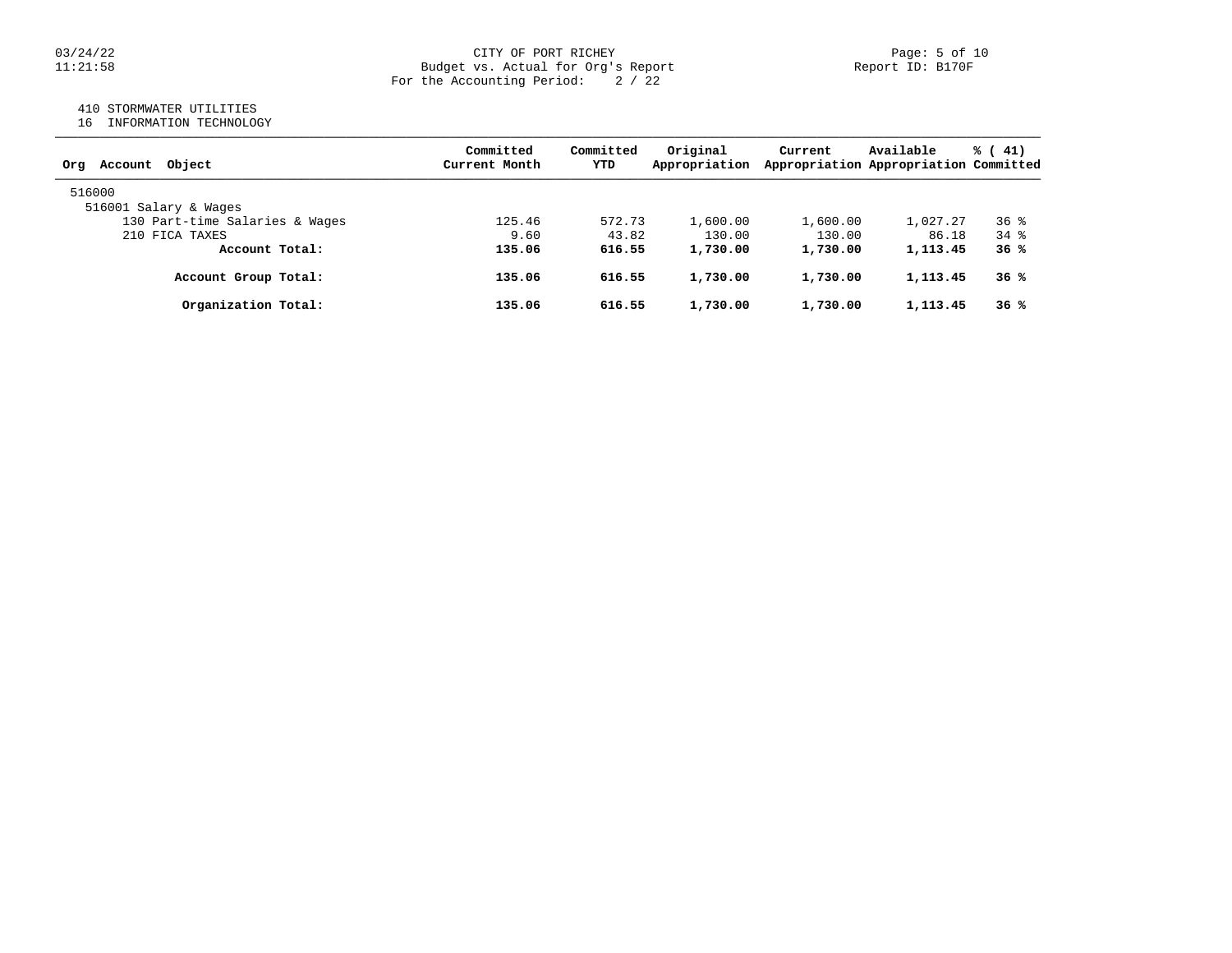#### 03/24/22 CITY OF PORT RICHEY Page: 6 of 10 11:21:58 Budget vs. Actual for Org's Report Report ID: B170F For the Accounting Period: 2 / 22

## 410 STORMWATER UTILITIES

26 HUMAN RESOURCES

| Account Object<br>Orq           | Committed<br>Current Month | Committed<br>YTD | Original<br>Appropriation | Current  | Available<br>Appropriation Appropriation Committed | % (41)          |
|---------------------------------|----------------------------|------------------|---------------------------|----------|----------------------------------------------------|-----------------|
| 526000                          |                            |                  |                           |          |                                                    |                 |
| 526001 Salaries & Wages         |                            |                  |                           |          |                                                    |                 |
| 120 Regular Salaries & Wages    | 163.20                     | 816.00           | 2,140.00                  | 2,140.00 | 1,324.00                                           | $38*$           |
| 210 FICA TAXES                  | 12.48                      | 62.42            | 165.00                    | 165.00   | 102.58                                             | 38 <sup>8</sup> |
| 220 Retirement Contributions    | 17.66                      | 88.30            | 232.00                    | 232.00   | 143.70                                             | 38 <sup>8</sup> |
| 230 Health Insurance - Employee | 42.71                      | 218.03           | 520.00                    | 520.00   | 301.97                                             | 42.8            |
| Account Total:                  | 236.05                     | 1,184.75         | 3,057.00                  | 3,057,00 | 1,872.25                                           | 39 %            |
| Account Group Total:            | 236.05                     | 1,184.75         | 3,057.00                  | 3,057,00 | 1,872.25                                           | 39 %            |
| Organization Total:             | 236.05                     | 1,184.75         | 3,057.00                  | 3,057,00 | 1,872.25                                           | 39 %            |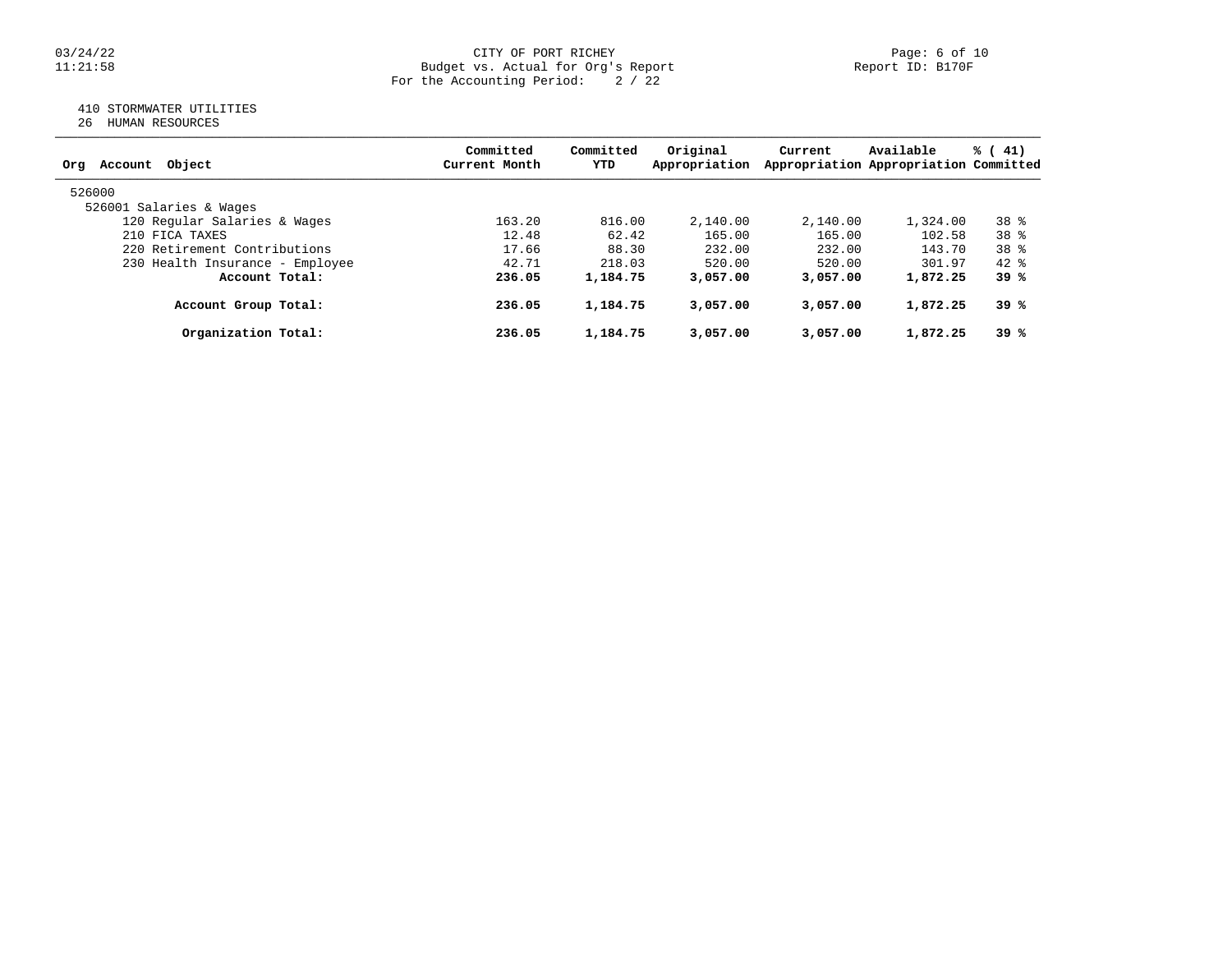#### 03/24/22 CITY OF PORT RICHEY Page: 7 of 10 11:21:58 Budget vs. Actual for Org's Report Report ID: B170F For the Accounting Period: 2 / 22

## 410 STORMWATER UTILITIES

37 STORMWATER UTILITIES

| Object<br>Org Account                   | Committed<br>Current Month | Committed<br>YTD | Original<br>Appropriation | Current    | Available<br>Appropriation Appropriation Committed | % (41)                             |
|-----------------------------------------|----------------------------|------------------|---------------------------|------------|----------------------------------------------------|------------------------------------|
|                                         |                            |                  |                           |            |                                                    |                                    |
| 537000                                  |                            |                  |                           |            |                                                    |                                    |
| 537001 Salaries & Wages                 |                            |                  |                           |            |                                                    |                                    |
| 120 Regular Salaries & Wages            | 2,694.39                   | 13,664.60        | 34,583.00                 | 32,583.00  | 18,918.40                                          | $42$ %                             |
| 140 Overtime                            | 208.53                     | 1,095.79         | 1,000.00                  | 1,000.00   | $-95.79$                                           | $110*$                             |
| 210 FICA TAXES                          | 220.61                     | 1,121.20         | 2,670.00                  | 2,670.00   | 1,548.80                                           | 42 %                               |
| 220 Retirement Contributions            | 312.98                     | 1,592.04         | 0.00                      | 2,000.00   | 407.96                                             | $80*$                              |
| 230 Health Insurance - Employee         | 1,096.42                   | 5,396.74         | 13,950.00                 | 13,950.00  | 8,553.26                                           | 39 <sup>8</sup>                    |
| Account Total:                          | 4,532.93                   | 22,870.37        | 52,203.00                 | 52,203.00  | 29,332.63                                          | 44 %                               |
| 537300 Stormwater Operating Expense     |                            |                  |                           |            |                                                    |                                    |
| 301 Training                            | 0.00                       | 0.00             | 500.00                    | 500.00     | 500.00                                             | 0 <sup>8</sup>                     |
| 315 Physical Exams                      | 0.00                       | 0.00             | 500.00                    | 500.00     | 500.00                                             | $0 \text{ }$ $\text{ }$ $\text{ }$ |
| 328 Professional Services               | 3,300.00                   | 5,932.00         | 10,000.00                 | 10,000.00  | 4,068.00                                           | 59%                                |
| 333 Brush & Yard Debris Mulching (Brush | 0.00                       | 0.00             | 13,500.00                 | 13,500.00  | 13,500.00                                          | 0 <sup>8</sup>                     |
| 346 Contractual Services                | 34.96                      | 461.08           | 2,000.00                  | 2,000.00   | 1,538.92                                           | $23$ $%$                           |
| 465 Vehicle Expense                     | 0.00                       | 0.00             | 11,000.00                 | 11,000.00  | 11,000.00                                          | 0 <sup>8</sup>                     |
| 467 Equipment Maintenance               | 0.00                       | 0.00             | 7,000.00                  | 7,000.00   | 7,000.00                                           | 0 <sup>8</sup>                     |
| 468 Mains/Repairs                       | 0.00                       | 0.00             | 5,000.00                  | 5,000.00   | 5,000.00                                           | 0 <sup>8</sup>                     |
| 502 Miscellaneous                       | 0.00                       | 0.00             | 500.00                    | 500.00     | 500.00                                             | 0 <sup>8</sup>                     |
| 508 Pasco Cty NPDES/Permit Application  | 0.00                       | 0.00             | 200.00                    | 200.00     | 200.00                                             | 0 <sup>8</sup>                     |
| 512 Small Equipment                     | 0.00                       | 0.00             | 1,500.00                  | 1,500.00   | 1,500.00                                           | 0 <sup>8</sup>                     |
| 520 Fuel Expense                        | 0.00                       | 0.00             | 1,500.00                  | 1,500.00   | 1,500.00                                           | 0 <sup>8</sup>                     |
| 525 Uniform Allowance                   | 0.00                       | 10.40            | 0.00                      | 0.00       | $-10.40$                                           | $***$ $%$                          |
| 528 Chemicals                           | 0.00                       | 0.00             | 600.00                    | 600.00     | 600.00                                             | 0 <sup>8</sup>                     |
| Account Total:                          | 3,334.96                   | 6,403.48         | 53,800.00                 | 53,800.00  | 47,396.52                                          | $12*$                              |
| Account Group Total:                    | 7,867.89                   | 29, 273.85       | 106,003.00                | 106,003.00 | 76,729.15                                          | 28%                                |
| Organization Total:                     | 7,867.89                   | 29,273.85        | 106,003.00                | 106,003.00 | 76,729.15                                          | 28%                                |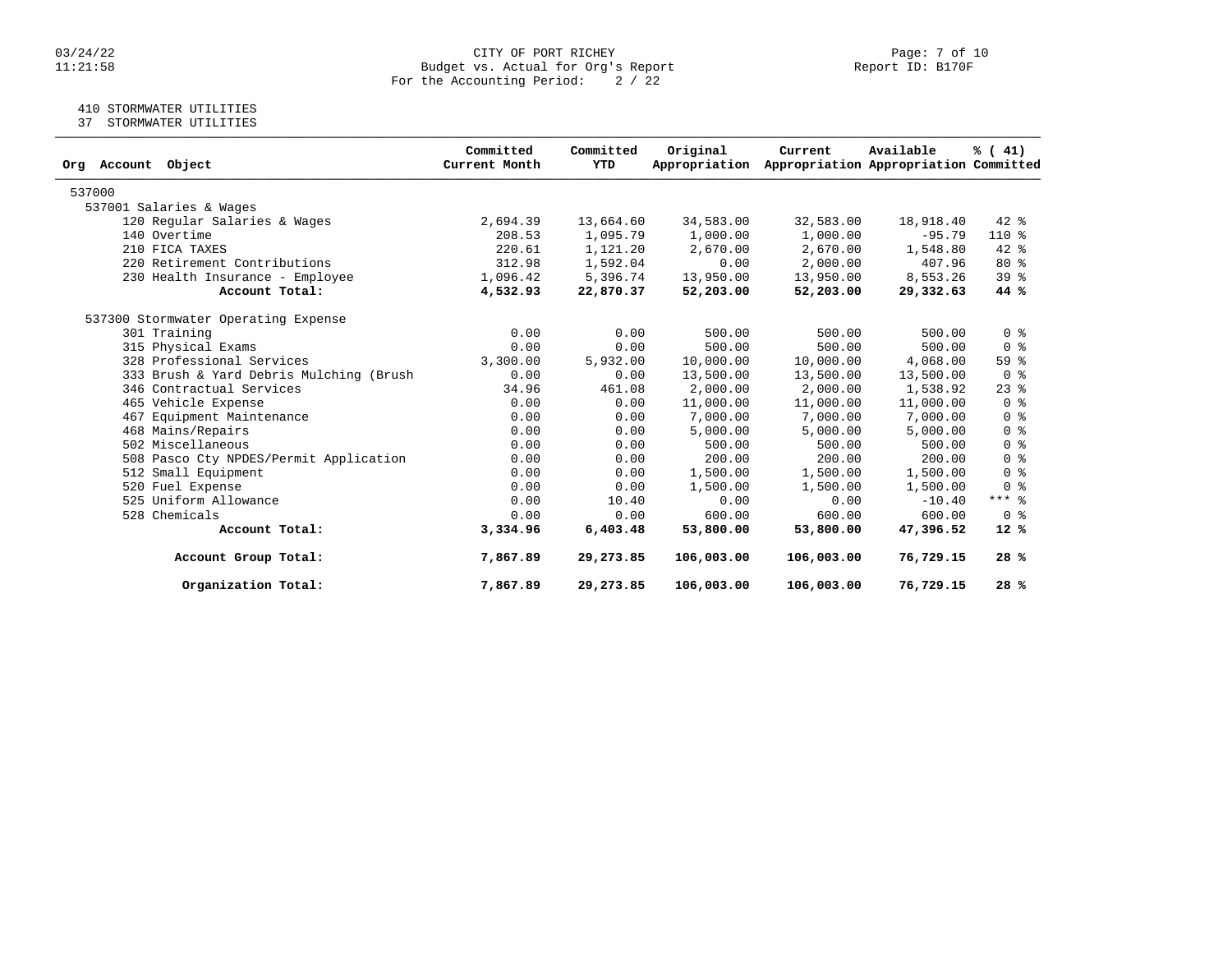#### 03/24/22 CITY OF PORT RICHEY Page: 8 of 10 11:21:58 Budget vs. Actual for Org's Report Report ID: B170F For the Accounting Period: 2 / 22

## 410 STORMWATER UTILITIES

41 PUBLIC WORKS DEPARTMENT

| Object<br>Account<br>Org        | Committed<br>Current Month | Committed<br>YTD | Original<br>Appropriation | Current    | Available<br>Appropriation Appropriation Committed | % (41) |
|---------------------------------|----------------------------|------------------|---------------------------|------------|----------------------------------------------------|--------|
| 541000 ROAD & STREET FACILITIES |                            |                  |                           |            |                                                    |        |
| 541001 Salaries & Wages         |                            |                  |                           |            |                                                    |        |
| 120 Regular Salaries & Wages    | 6, 206.54                  | 30,372.12        | 76,900.00                 | 76,900.00  | 46,527.88                                          | $39*$  |
| 140 Overtime                    | 681.72                     | 2,280.76         | 3,000.00                  | 3,000.00   | 719.24                                             | 76 %   |
| 210 FICA TAXES                  | 522.27                     | 2,471.26         | 6, 200, 00                | 6, 200, 00 | 3,728.74                                           | $40*$  |
| 220 Retirement Contributions    | 745.04                     | 3,531.80         | 8,670.00                  | 8,670.00   | 5,138.20                                           | 41 %   |
| 230 Health Insurance - Employee | 2,546.62                   | 12,733.08        | 31,500.00                 | 31,500.00  | 18,766.92                                          | $40*$  |
| Account Total:                  | 10,702.19                  | 51,389.02        | 126,270.00                | 126,270.00 | 74,880.98                                          | 41 %   |
| Account Group Total:            | 10,702.19                  | 51,389.02        | 126,270.00                | 126,270.00 | 74,880.98                                          | 41 %   |
| Organization Total:             | 10,702.19                  | 51,389.02        | 126,270.00                | 126,270.00 | 74,880.98                                          | 41 %   |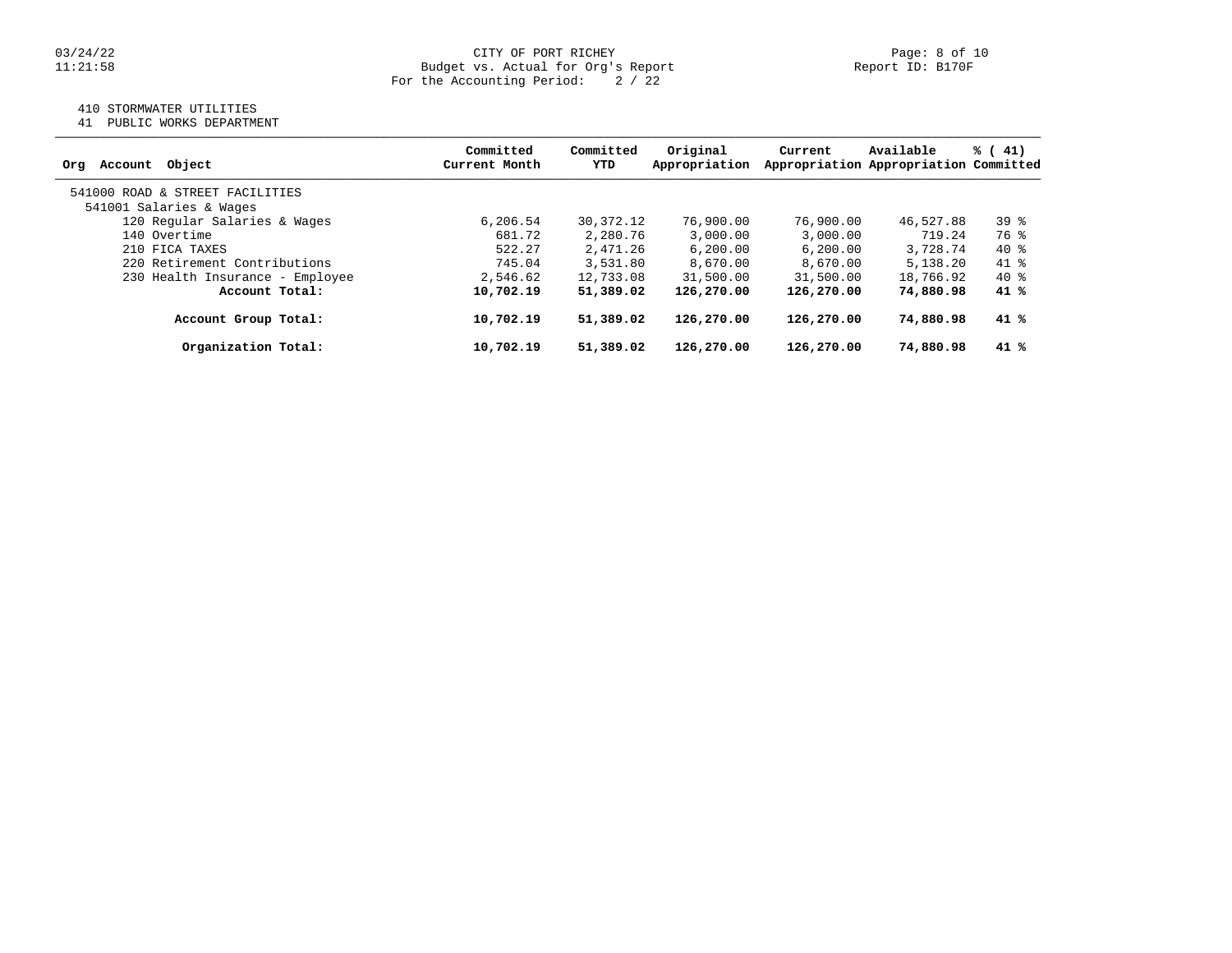#### 03/24/22 CITY OF PORT RICHEY Page: 9 of 10 11:21:58 Budget vs. Actual for Org's Report Report ID: B170F For the Accounting Period: 2 / 22

## 410 STORMWATER UTILITIES

90 CONTINGENCIES

| Object<br>Account<br>Orq                  | Committed<br>Current Month | Committed<br>YTD | Original<br>Appropriation | Current    | Available<br>Appropriation Appropriation Committed | % (41)                             |
|-------------------------------------------|----------------------------|------------------|---------------------------|------------|----------------------------------------------------|------------------------------------|
| 590000                                    |                            |                  |                           |            |                                                    |                                    |
| 590900 CONTINGENCIES                      |                            |                  |                           |            |                                                    |                                    |
| 903 INTERFUND ALLOCATION - CITY COUNCIL   | 0.00                       | 0.00             | 140.00                    | 140.00     | 140.00                                             | 0 <sup>8</sup>                     |
| 904 INTERFUND ALLOCATION - ADMINISTRATION | 0.00                       | 0.00             | 309.00                    | 309.00     | 309.00                                             | 0 <sup>8</sup>                     |
| 905 INTERFUND ALLOCATION - FINANCE        | 0.00                       | 0.00             | 1,566.00                  | 1,566.00   | 1,566.00                                           | $0 \text{ }$ $\text{ }$ $\text{ }$ |
| 909 INTERFUND ALLOCATION - IT             | 0.00                       | 0.00             | 2,118.00                  | 2,118.00   | 2,118.00                                           | 0 <sup>8</sup>                     |
| 911 INTERFUND ALLOCATION - GENERAL        | 0.00                       | 0.00             | 33,062.00                 | 33,062.00  | 33,062.00                                          | 0 <sup>8</sup>                     |
| 916 INTERFUND ALLOCATION - PUBLIC WORKS   | 0.00                       | 0.00             | 4,200.00                  | 4,200.00   | 4,200.00                                           | 0 <sup>8</sup>                     |
| INTERFUND ALLOCATION - HR<br>918          | 0.00                       | 0.00             | 70.00                     | 70.00      | 70.00                                              | 0 <sup>8</sup>                     |
| Account Total:                            | 0.00                       | 0.00             | 41,465.00                 | 41,465.00  | 41,465.00                                          | 0 <sup>8</sup>                     |
| 590910 RESERVE CONTINGENCIES              |                            |                  |                           |            |                                                    |                                    |
| 990 Contingencies                         | 0.00                       | 0.00             | 10,000.00                 | 10,000.00  | 10,000.00                                          | 0 <sub>8</sub>                     |
| Account Total:                            | 0.00                       | 0.00             | 10,000.00                 | 10,000.00  | 10,000.00                                          | 0 <sup>8</sup>                     |
| Account Group Total:                      | 0.00                       | 0.00             | 51,465.00                 | 51,465.00  | 51,465.00                                          | 0 %                                |
| Organization Total:                       | 0.00                       | 0.00             | 51,465.00                 | 51,465.00  | 51,465.00                                          | 0 <sup>8</sup>                     |
|                                           |                            |                  |                           |            |                                                    |                                    |
| Fund Total:                               | 21,696.71                  | 95,401.41        | 327,234.00                | 327,234.00 | 231,832.59                                         | 29%                                |